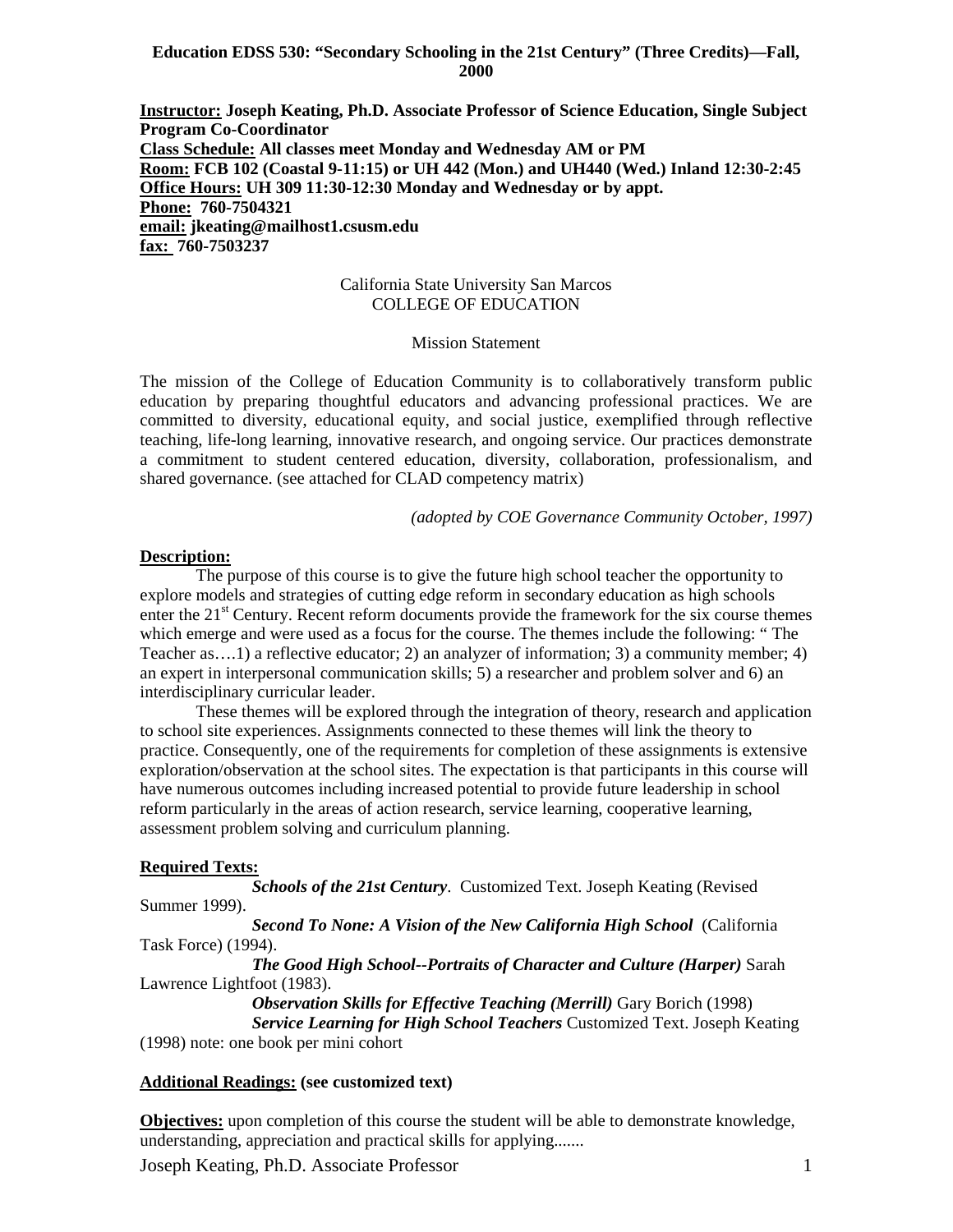- 1. characteristics and practices of the reformed 21st Century high school teacher;
- 2. interdisciplinary teaching;
- 3. service learning;

4. multiple strategies for inclusive education (including specially designed academic instruction in English--SDAIE): problem solving/creative thinking, cooperative learning, classroom management and authentic assessments;

5. action research;

6. Observation/reflection as an integral part of practice.

# **Course Schedule and Related Readings:**

Expectations are that assignments will be completed when due for both group and individual efforts.

## **Session Tentative Topic Readings and \*Assignments Due (in Bold)**

# **#1-2 (Monday August 27th and Tuesday August 28th: Orientation)**

Orientation: Introduction to Cooperative Learning Communication Skills Games #1 (Verbal and Non-Verbal Communication Skills and Problem Solving Game #1 (Gum Drop Towers); Program considerations

# **#3 (Wednesday August 29th)**

Syllabus/Texts/Assignments overview/ Introduction to the"Teacher as a Reflective Educator and "Teacher as an analyzer of Information" **Assignments:** 

# **1)Read introduction, final overview and assigned chapter of "The Good High School" for Jigsaw: Reading Log of assigned chapter**

- 2) **Read "Second to None" : Reading Log**
- **3) Read "Dine Philosophy of Learning" p199 (Benally): no reading log (Prompt Question one page on: Should spirituality be part of your teaching? Explain?)**
- **4) Read "Synthesis of research…reflective thinking" p3 no reading Log (Prompt Question—one page on : How will you incorporate reflection into your own teaching?)**

# **#4 (Monday September 3) No Class—Independent Study (Readings)**

## **#5 (Wednesday September 5)**

- 1) Second to None—Discussion/Video
- 2) **The Good High School Jigsaw/** Discussion
- 3) **Discussions of other two reading prompts**
- 4) Closure/Questions Quickwrite

## **Assignment:**

# **1) Read Article on Action Research "A Collaborative Action Research Model…" (Keating and Baldwin) in Customized Text p137-169: Reading Log**

## **#6 (Monday September 10)**

- **1)** Introduction to the "Teacher as a Researcher": School Culture/ Ethnographic Study Assignment Overview/explanation pp.146, 156-7
- **2)** Introduction to Classroom Observations (Borich) "Why Observe?"
- **3)** Closure/Questions/Quickwrite

## **Assignments:**

- **1) Read Borich Chapter One: Reading Log**
- **2) Ethnographic Group Study of School Site: group oral and written report (due September 25)**
- **3) Read pp.173-191 (Introduction to Problem Solving Model) (no reading log) Prompt: Prepare a one page overview/example of a problem solving assignment that you could use with your students?**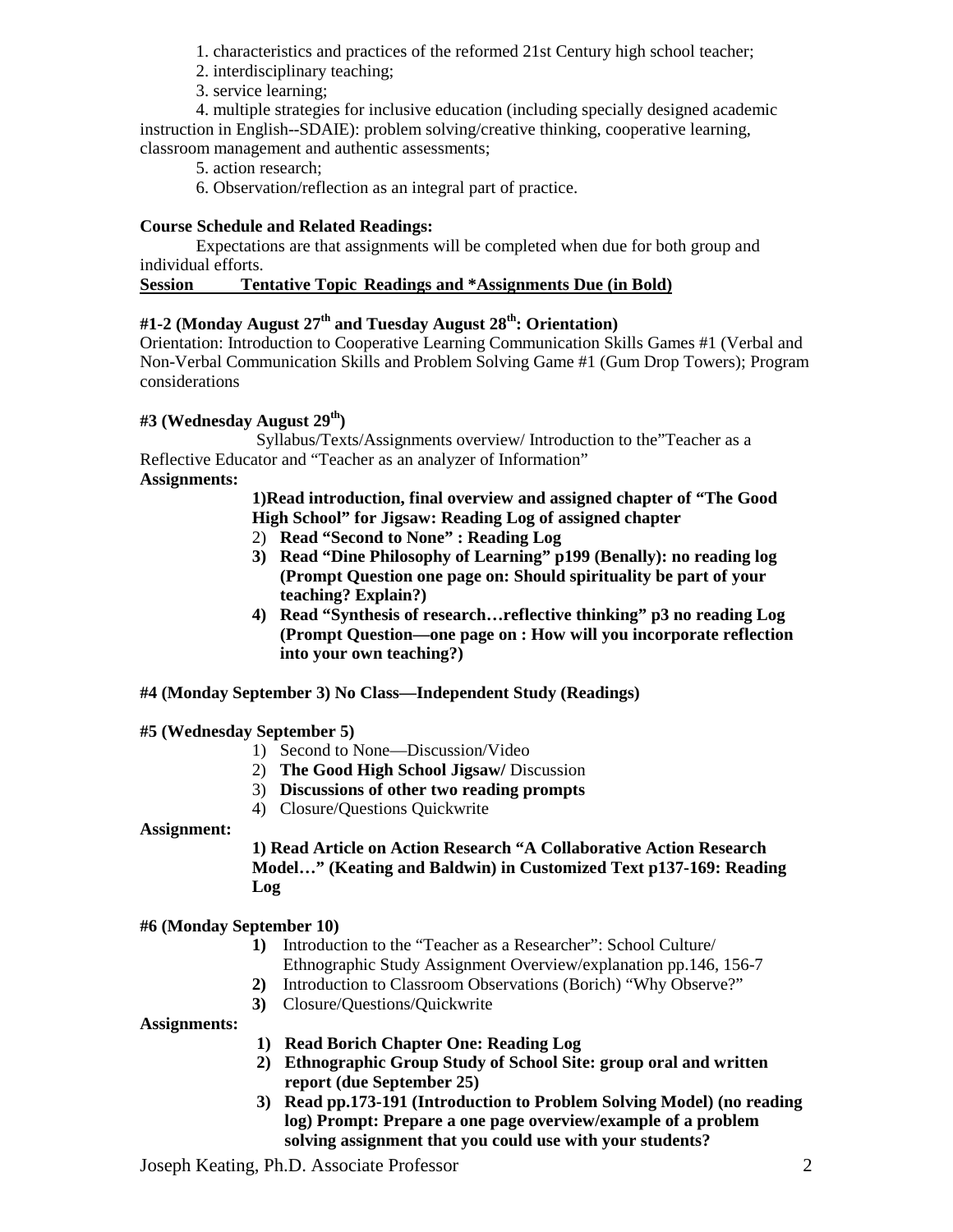# **#7 (Wednesday September 12)**

1) Overview of "Teacher as a Problem Solver" Discussion of Problem Solving Assignment Prompt

- 2) **Problem Solving Activity #2 (in class): Superlinks**
- 3) Odyssey of the Mind International Problem Solving Model Program
- 4) Discussion of Borich Chapter One
- 5) Closure/Questions/Quickwrite

### **Assignments:**

- **1) Read Borich Chapter Two (Reading Log)**
- **2) Read "Student acquisition of cooperative learning skills…" in Customized Text p73-90: One page prompt: Overview an assignment that incorporates cooperative learning as a strategy—explain the logistics of how you will organize the lesson.**

### **#8 (Monday September 17)**

- 1) Discussion of Borich in Chapter 2
- 2) Discussion of cooperative learning model and question prompt (theme: "The teacher as an interdisciplinary leader")
- **3) Cooperative Learning Communication Skills Game #2 Epsteins Five Stage Rocket**
- 4) Closure/Questions/Quickwrite

### **Assignments:**

**1) Read Borich Chapter 3 (reading log)**

## **2) Jigsaw of Related Journal Articles P207-331--- (choose total of three—at least one from each category)—Reading Log due—Oct 25)**

- **#9 (Wednesday September 19)**
	- 1) In class preparation time for group ethnographic report
	- 2) Discussion of Borich Ch.3
	- 3) Closure/Questions/Quickwrite

#### **Assignment: Ethnographic group oral and written report due next class**

#### **#10 (Monday Sept. 24)**

- **1) Ethnographic Group Study Presentation (oral and written reports)**
- **2)** Closure/Questions/Quickwrite

**Assignments:**

- **1) Read article on Service Learning in Customized text "Incorporating Service Learning into a High School…"(Keating) p35-53 (Reading Log)**
- 2) **Read Borich Ch 4 (Reading log)**

#### **#11 (Wednesday Sept.26)**

- 1) Overview of Service Learning and Action Research assignment (theme: "The Teacher and the community")
- 2) Discussion of Borich Ch 4 and Overview of observation assignment (handout)
- 3) Group planning for Service Learning
- 4) Closure/Questions/Quickwrite

### **Assignment: Inclusive Education: read pp.103-126 (no reading log) One page prompt: How is inclusive education different from 'just good teaching'?**

## **#12 (Monday October 1)**

- 1) Lesson Planning overview
- 2) Discussion of Inclusion of all students including second language learners (SDAIE): Presentation of a SDAIE Lesson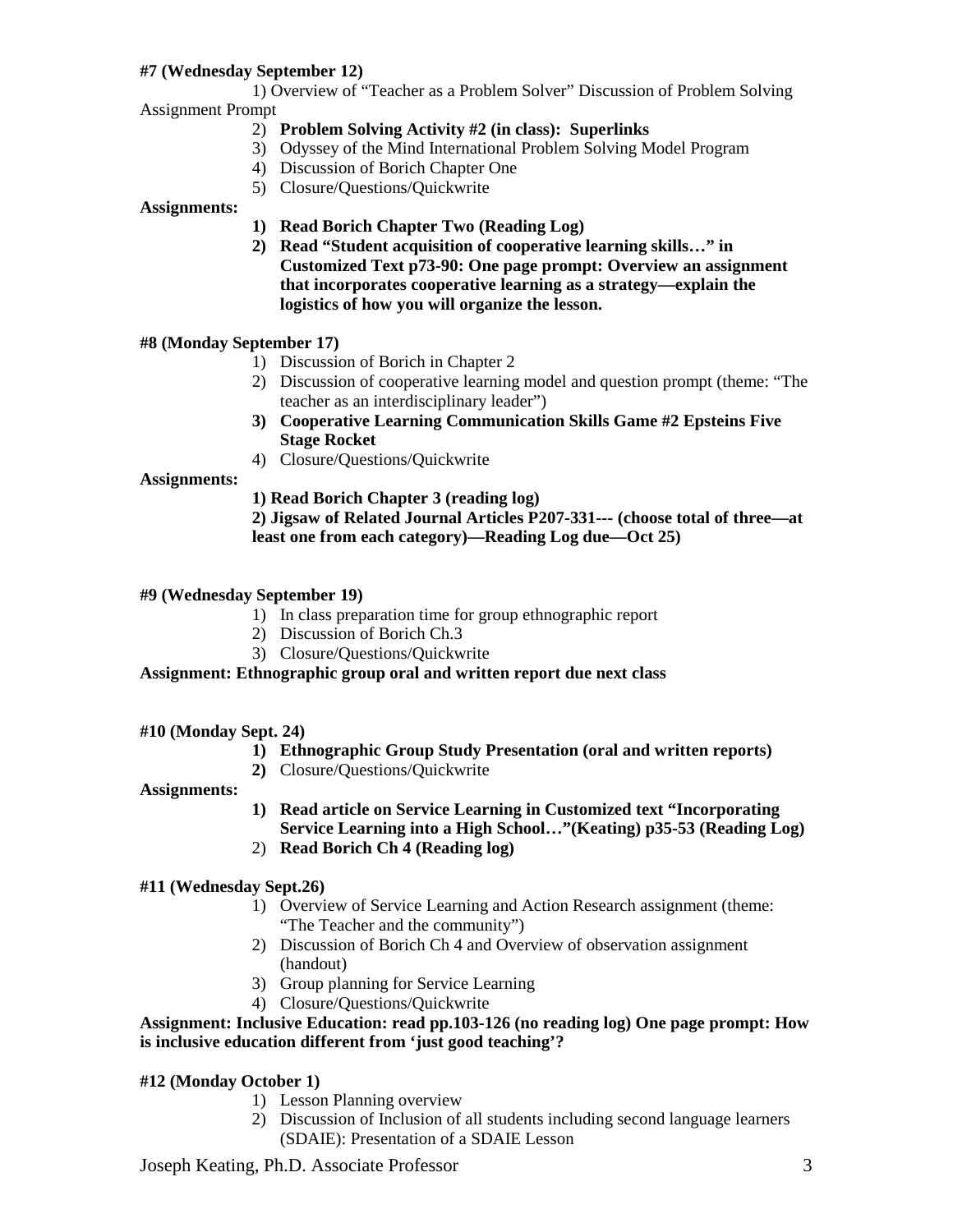## 3) Closure/Questions/Quickwrite

# **Assignments: Plan and present short group lesson in SDAIE format (written and oral)**

## **#13 (Wednesday Oct.3)**

- **1) SDAIE Lesson plan presentation modeled in class**
- 2) Video tape of SDAIE lesson
	- 3) Closure/Questions/Quickwrite

### **Assignments**

- **1) Borich observational study due**
- **#14 (Monday October 8) Practicum in Service Learning—Independent Study no class**
- **#15 (Wednesday October 10) Practicum in Service Learning-Independent Study no class**

### **#16 (Monday October 15)**

- 1**) Borich observation study assignment/ discussion**
- **2) Cooperative Learning Communication Skills Game #3 (Leader of the Pack)**
- 3) Closure/Questions/Quickwrite

**Assignment: read pp.59-70 "Classroom management" no log—Readings will be incorporated into Simulations of classroom management**

### **#17 (Wednesday October 17)**

1) Overview of classroom management techniques

- 2)Simulations of classroom management—students prepare and present lesson plan on Day 1 management overview
- 3) Closure/Questions/Quickwrite

## **Assignment: read pp.123-134 (Assessment) One page prompt: Choose one objective from your discipline and write a traditional and authentic assessment for it**

## **#18 (Monday October 22)**

- 1) Overview of Assessment
- 2) Subject teams create alternative assessments in groups
- 3) Closure/Questions/Quickwrite

#### **Assignments:**

**1) Three related Customized text jigsawed articles due**

## **#19 (Wednesday October 24)**

#### 1) Jigsaw **discussion of articles from customized text**

- 2) Time for planning of Action research project proposals
- **3)** Closure/Questions/Quickwrite

## **Assignments: Action research proposals due**

### **#20 (Monday October 29)**

- 1) **Action research proposals due/ group conference**
- 2) **In class time for planning for service learning presentation**

# **Assignments: Service Learning presentations and papers due**

## **#21 (Wednesday October 31) Last Class**

- 1) Service Learning group presentations and papers due
- 2) Course debriefing
- 3) Closure/Questions/Quickwrite

## **Overview of Assignments:**

1)Jigsaw on "The Good High School" (5 pts.)

Joseph Keating, Ph.D. Associate Professor 4